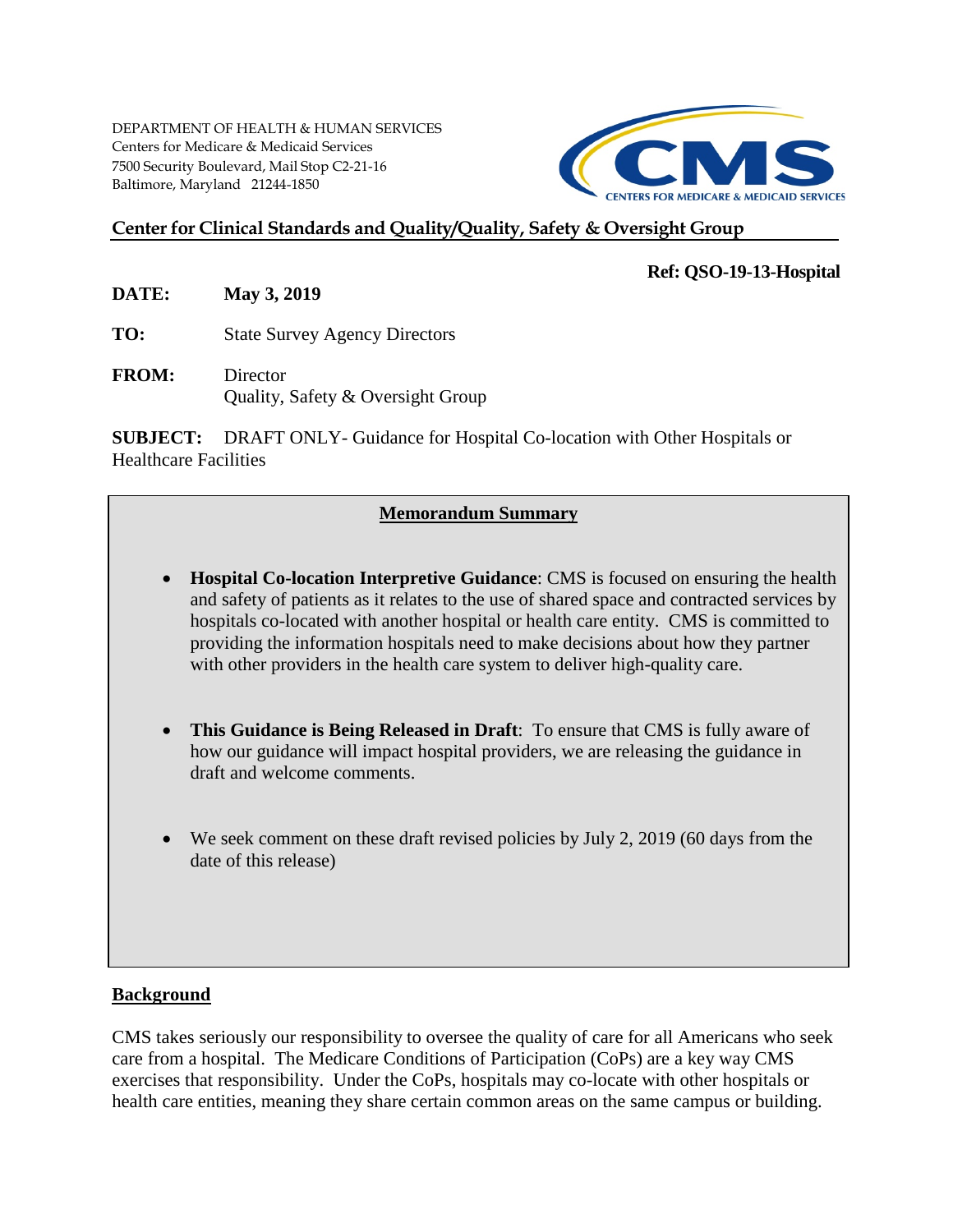Page 2- State Survey Agency Directors

While CMS wants to allow flexibility in these partnerships, we want to do so while simultaneously protecting the safety and quality of care for patients. In this guidance, CMS seeks to provide clarity about how CMS and State Agency surveyors will evaluate a hospital's space sharing or contracted staff arrangements with another hospital or health care entity when assessing the hospital's compliance with the CoPs.

# **Discussion**

Increasingly, hospitals have co-located with other hospitals or other healthcare entities as they seek efficiencies and develop of different delivery systems of care. Co-location occurs where two hospitals or a hospital and another healthcare entity are located on the same campus or in the same building and share space, staff, or services.

All co-located hospitals must demonstrate separate and independent compliance with the hospital CoPs. This guidance clarifies how shared spaces, services, personnel and emergency services can be organized to allow the hospital to demonstrate independent compliance. We also clarify that sharing of staff may be done through a contractual arrangement where there are clear lines of authority and accountability. In general, under this guidance, sharing public areas such as entrances and waiting rooms would be permissible. However, due to infection control, patient management, confidentiality, and other quality and safety concerns, the use of shared clinical spaces would be limited.

CMS is issuing this guidance in draft form to solicit comments from stakeholders, which will be considered prior to the issuance of final guidance. We seek comment on these draft revised policies by July 2, 2019 (60 days from the date of this release).

**Contact:** For questions regarding hospital co-location, please contact [HospitalSCG@cms.hhs.gov](mailto:HospitalSCG@cms.hhs.gov)

**Effective Date:** This draft policy should be communicated with all survey and certification staff, their managers and the State/Regional Office training coordinators. CMS will finalize this policy following a 60-day comment period.

## /s/

## Karen Tritz

Attachment (s)-Guidance Related to Hospital Co-location with Other Hospitals or Healthcare Facilities

cc: Survey and Certification Regional Office Management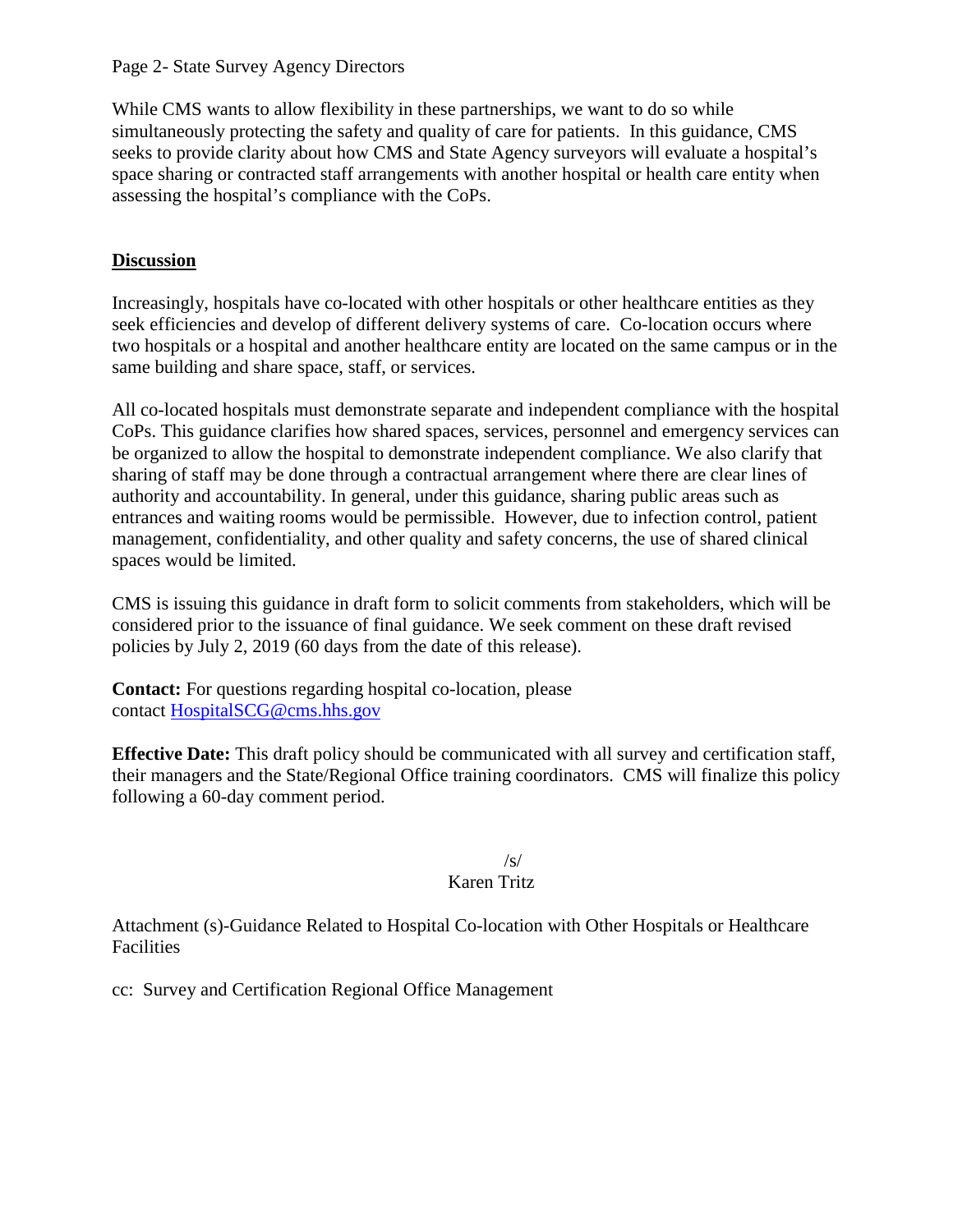## **Surveying Hospitals** *Co-***Located with Other Hospitals or Healthcare Facilities**

*This guidance clarifies how a hospital can be co-located with another healthcare provider to and demonstrate independent compliance with the Medicare Conditions of Participation for hospitals (CoPs) for shared spaces, services, personnel and emergency services. Please note prior subregulatory interpretations prohibited co-location of hospitals with other healthcare entities. This guidance changes that to ensure safety and accountability without being overly prescriptive.*

*Hospitals can be co-located with other hospitals or other healthcare entities. These hospitals may be located on the same campus of or in the same building used by another hospital or healthcare facility. The hospital may be co-located in its entirety or only certain parts of the hospital may be co-located with other healthcare entities. Common examples of co-location instances include:*

- *One hospital entirely located on another hospital's campus or in the same building as another hospital*
- Part of one hospital's inpatient services (e.g., at a remote location or satellite) is in *another hospital's building or on another hospital's campus*
- *Outpatient department of one hospital is located on the same campus of or in the same building as another hospital or a separately Medicare-certified provider/supplier such as an ambulatory surgical center (ASC), rural health clinic (RHC), federally-qualified healthcare center (FQHC), an imaging center, etc.*

*Note: The following guidance is specific to the requirements under general the hospital conditions of participation (CoPs) and does not address the specific location and separateness requirements of any other Medicare-participating entity, such as psychiatric hospitals, ASCs, rural health clinics, Independent Diagnostic Testing Facilities (IDTFs), etc.*

*Regardless of the situation, when a hospital is in the same location (campus or building) as another hospital or healthcare entity, each entity is responsible for demonstrating separate and independent compliance with the hospital CoPs.*

#### *Distinct Space and Shared Space*

*A Medicare-participating hospital is evaluated as a whole for compliance with the CoPs and is required to meet the definition of a hospital at all times at section 1861(e) of the Act. It is expected that the hospital have defined and distinct spaces of operation for which it maintains control at all times. See SOM §2012. Distinct spaces would include clinical spaces designated for patient care and is necessary for the protection of patients, including but not limited to their right to personal privacy and to receive care in a safe environment under §§482.13(c)(1) and*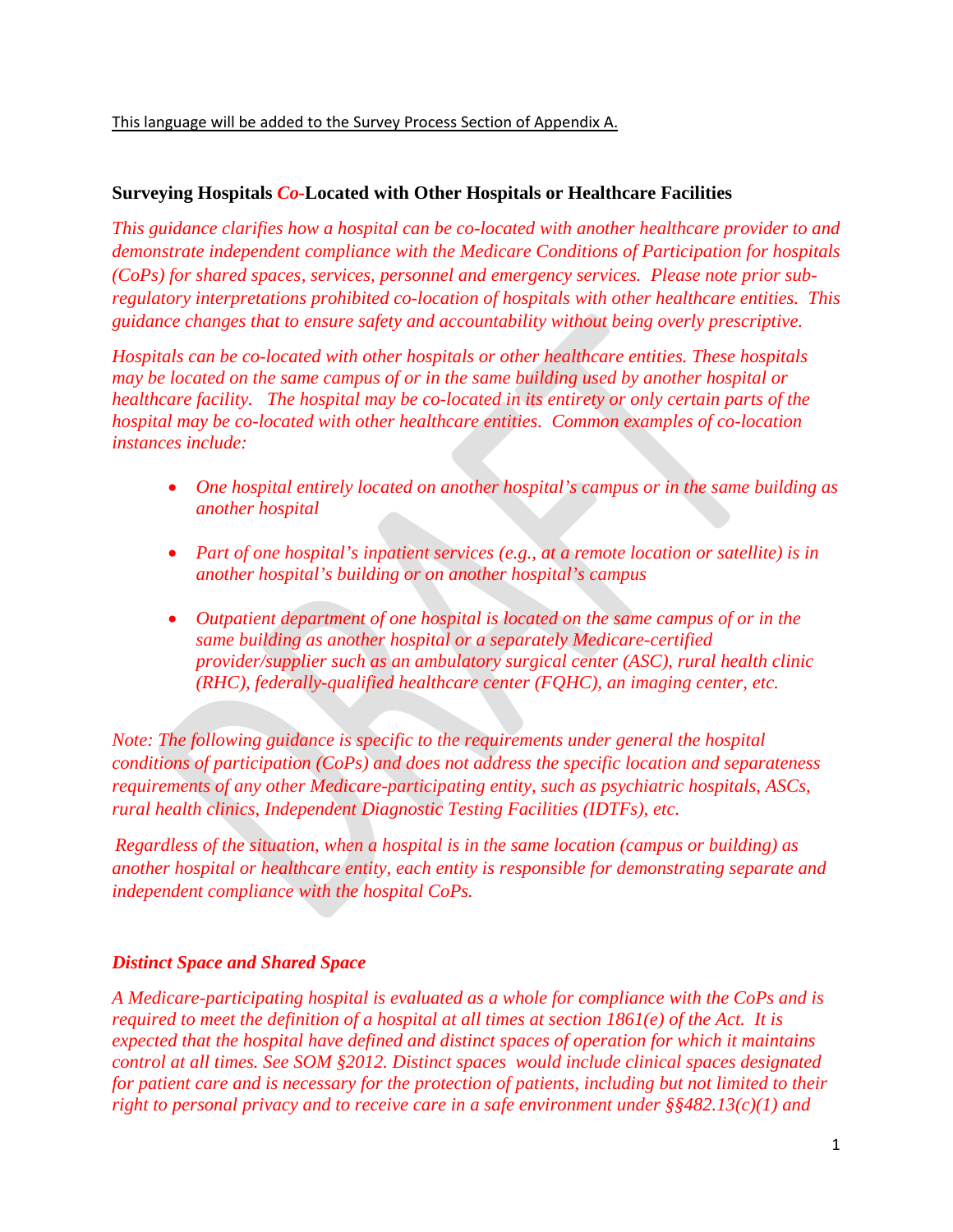*(2), and right to confidentiality of patient records under §482.13(d). For example, co-mingling of patients in a clinical area such a nursing unit, from two co-located entities, could pose a risk to the safety of a patient as the entities would have two different infection control plans.* 

*Additionally, the shared clinical space could jeopardize the patient's right to personal privacy and confidentiality of their medical records.*

*Shared spaces are considered those public spaces and public paths of travel that are utilized by both the hospital and the co-located healthcare entity. Both entities would be individually responsible for compliance with the CoPs in those spaces. Examples of public spaces and paths of travel would include public lobbies, waiting rooms and reception areas (with separate "check-in" areas and clear signage), public restrooms, staff lounges, elevators and main corridors through non-clinical areas, and main entrances to a building.* 

*Travel between separate entities utilizing a path through clinical spaces of a hospital by another entity co-located in the same building would not be considered acceptable as it could create patient privacy, security, and infection control concerns. Clinical space is any non-public space in which patient care occurs. It is the responsibility of both the hospital and the co-located healthcare entity to protect and provide a safe environment for their patients and potential risks could result in non-compliance.* 

• *A public path of travel is, for example, a main hospital corridor with distinct entrances to departments (such as outpatient medical clinics, laboratory, pharmacy, radiology). It is necessary to identify, for the public, which healthcare entity is performing the services in which department*

*However, the following examples would not be public paths of travel:*

- *A hallway, corridor, or path of travel through an inpatient nursing unit; or*
- *A hallway, corridor, or path of travel through a clinical hospital department (e.g., outpatient medical clinic, laboratory, pharmacy, imaging services, operating room, post anesthesia care unit, emergency department, etc.)*

#### *Contracted Services*

*A hospital is responsible for providing all of its services in compliance with the hospital CoPs. Services may be provided under contract or arrangement with another co-located hospital or healthcare entity, such as laboratory, dietary, pharmacy, maintenance, housekeeping, and security services. It is also common for a hospital to obtain food preparation and delivery services under arrangement from the entity in which is it co-located, in addition to utilities such as fire detection and suppression, medical gases, suction, compressed air, and alarm systems, such as oxygen alarms.*

## *Staffing Contracts*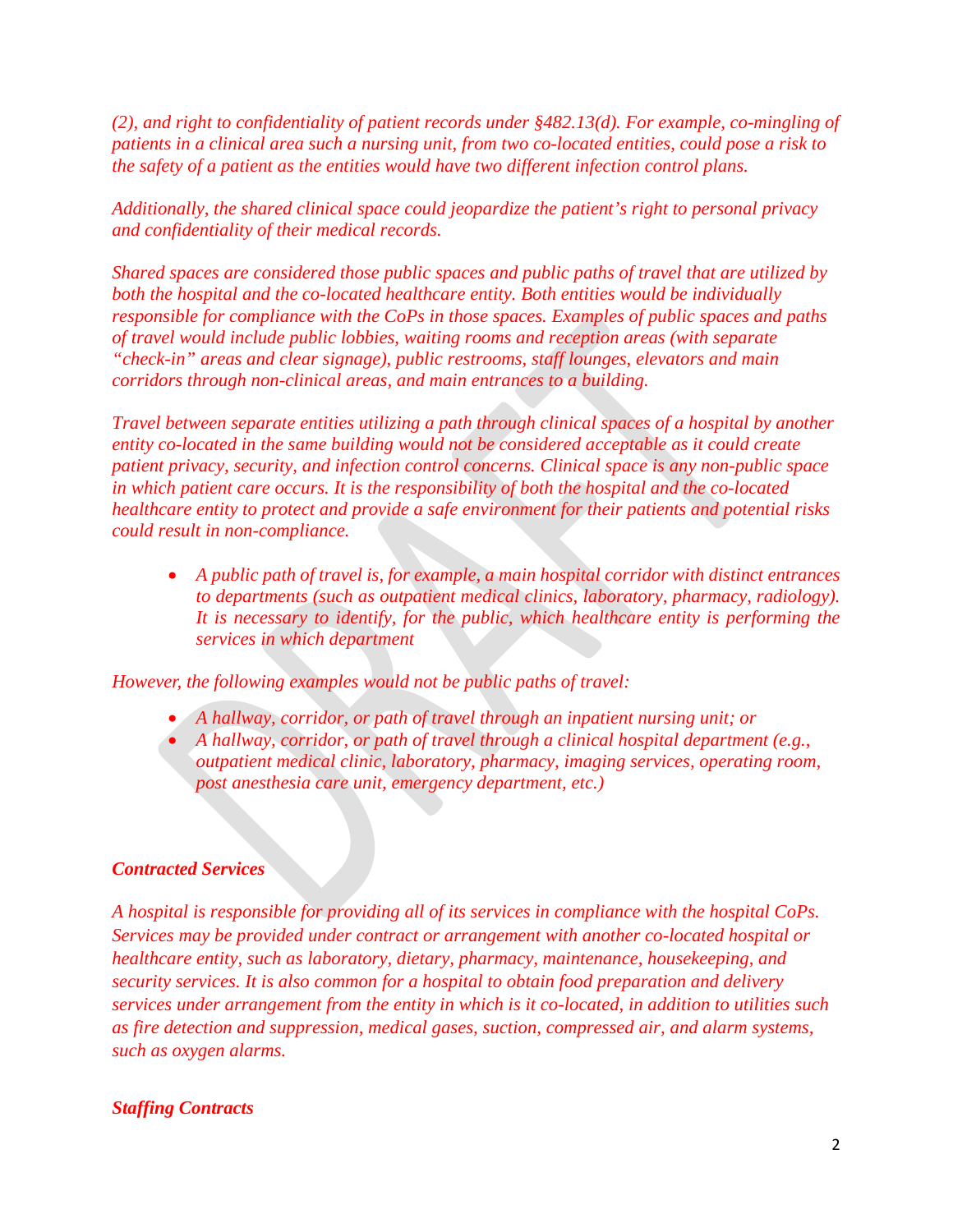*Each Medicare-certified hospital is responsible for independently meeting staffing requirements of the CoPs and any of the services for which the hospital provides, whether or not those staff are provided directly by the hospital or under arrangement or contract from another entity (including from healthcare entities that are co-located with the hospital). When staff are obtained under arrangement from another entity, they must be assigned to work solely for one hospital during a specific shift and cannot "float" between the two hospitals during the same shift, work at one hospital while concurrently being "on-call" at another, and may not be providing services simultaneously. For instance, under section 1861(e)(5) of the Act, a hospital must be able to provide nursing services at all times and if such staff are being shared between two entities at the same time, meeting this definition is not possible. This would also apply to the lab, pharmacy, and nursing director. This does not necessarily preclude these individuals from serving those roles in both hospitals, but it cannot be simultaneously.* 

*Also, the Nursing Services standard at §482.23(b) states, "The nursing service must have adequate numbers of licensed registered nurses, licensed practical (vocational) nurses, and other personnel to provide nursing care to all patients as needed. There must be supervisory and staff personnel for each department or nursing unit to ensure, when needed, the immediate availability of a registered nurse for bedside care of any patient." A RN could not be immediately available if the RN was working on more than one unit, building, or floor in a building, or with more than one provider (e.g., distinct part SNF, RHC, excluded unit, etc.) at the same time.*

*In addition, all individuals providing services under contract should receive appropriate education and training in all relevant hospital policies and procedures. The training and education should be the same training that would be provided to individuals who are direct employees of the hospital so that the quality of care and services being provided is the same.*

*When utilizing staffing contracts, under §482.12(e) the governing body ensures:*

- *Adequacy of staff levels*
- *Adequate oversight and periodic evaluation of contracted staff*
- *Proper training and education of contracted staff*
- *Contracted staff have knowledge of and adheres to the quality and performance improvement standards of the individual hospital*
- *That there is accountability of the contracted staff related to clinical practice requirements*

*The governing body approved medical staff may be shared, or "float," between the co-located hospitals if they are privileged and credentialed at each hospital. In the instance co-located hospitals are a part of a multiple hospital system, see §482.22.*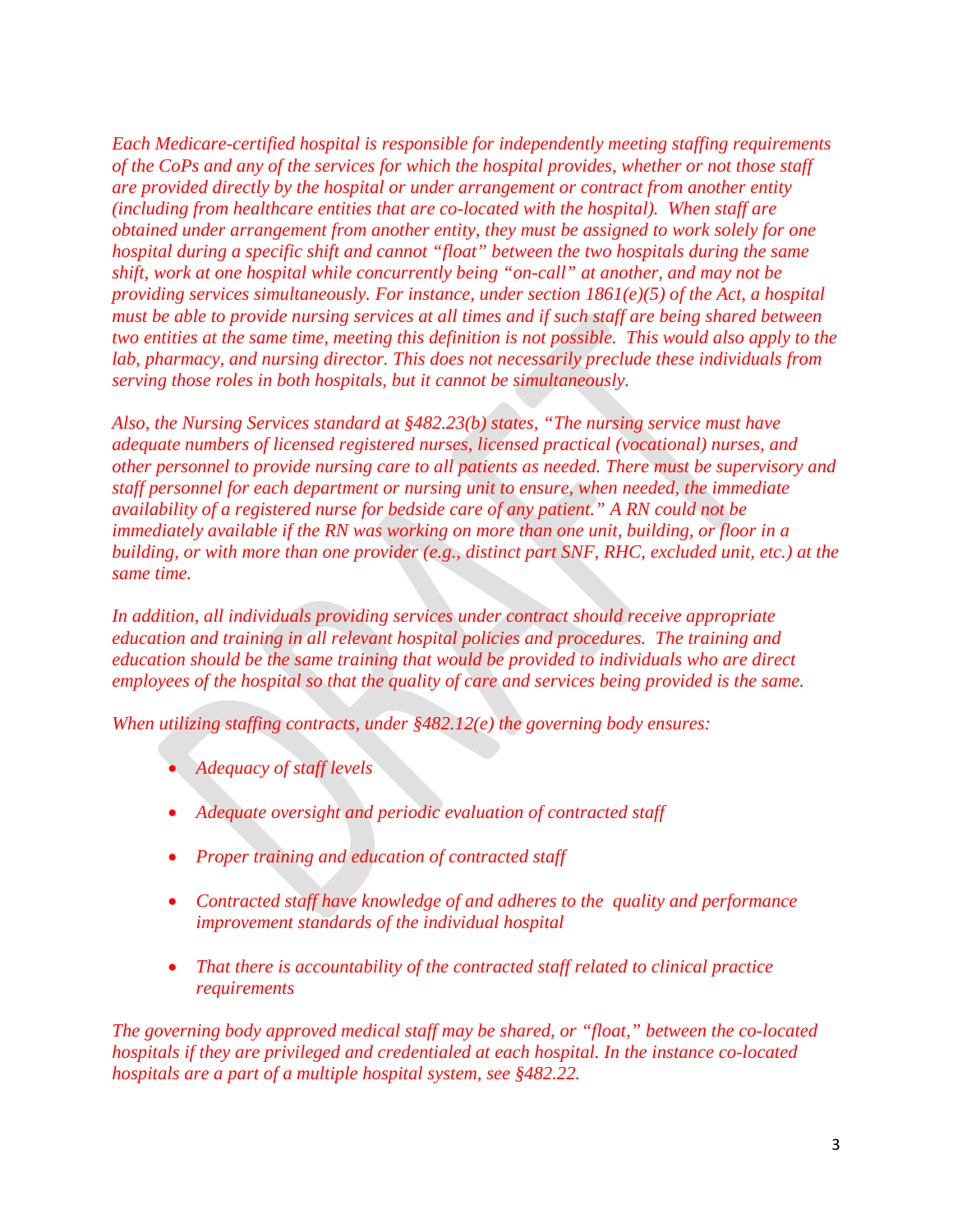#### *Clinical Services Contract*

*For hospitals that provide certain clinical services under contract or arrangement from another co-located hospital or other healthcare entity, the hospital is not necessarily required to notify its patients and their representative of all services provided under contract or arrangement, as these services are provided under the oversight of the hospital's governing body and would be treated as any other service provided directly by the hospital.* 

### **Emergency Services**

Hospitals without emergency departments must have appropriate policies and procedures in place for addressing individuals' emergency care needs 24 hours per day and 7 days per week. *Policies and procedures should include (1) identifying when a patient is in distress, (2) how to initiate an emergency response (e.g., calling for staff assistance and the on-call physician), (3) how to initiate treatment (e.g., CPR and the use of an Automated External Defibrillator (AED)), and (4) recognizing when the patient must be transferred to another facility to receive appropriate treatment.*

*Hospitals must anticipate potential emergency scenarios typical of the patient population it routinely cares for in order to develop policies, procedures and ensure staffing that would enable it to provide safe and adequate initial treatment of an emergency. Contracting with another hospital or entity for the appraisal and initial treatment of patients experiencing an emergency is permitted when the contracted staff are not working/on duty simultaneously at another hospital or healthcare entity. Hospitals without emergency departments that are colocated with another hospital may not arrange to have that other hospital respond to its emergencies in order to appraise the patient and provide initial emergency treatment. The hospital may permit the contracted emergency staff to perform other duties within the hospital and be immediately available for an emergency, but not perform duties at the other co-located entity during this time.*

*There may be times, however, when appraisal and initial treatment performed in one hospital requires an appropriate transfer of the patient to the other co-located facility for continuation of care. For example, a rehabilitation hospital*, *that is co-located with separate acute care hospital, must ensure that unit staff are able to recognize and respond to patients that may be having a heart attack, stroke or other emergencies. It is acceptable that the rehabilitation hospital arranges to refer or transfer patients with emergency conditions to the co-located acute care hospital if it cannot provide care beyond initial emergency treatment (e.g. CPR and use of an AED).*

*Hospitals without emergency departments that contract for emergency services with another hospital's emergency department are then considered to provide emergency services and must meet the requirements of EMTALA. See §§489.20-24.*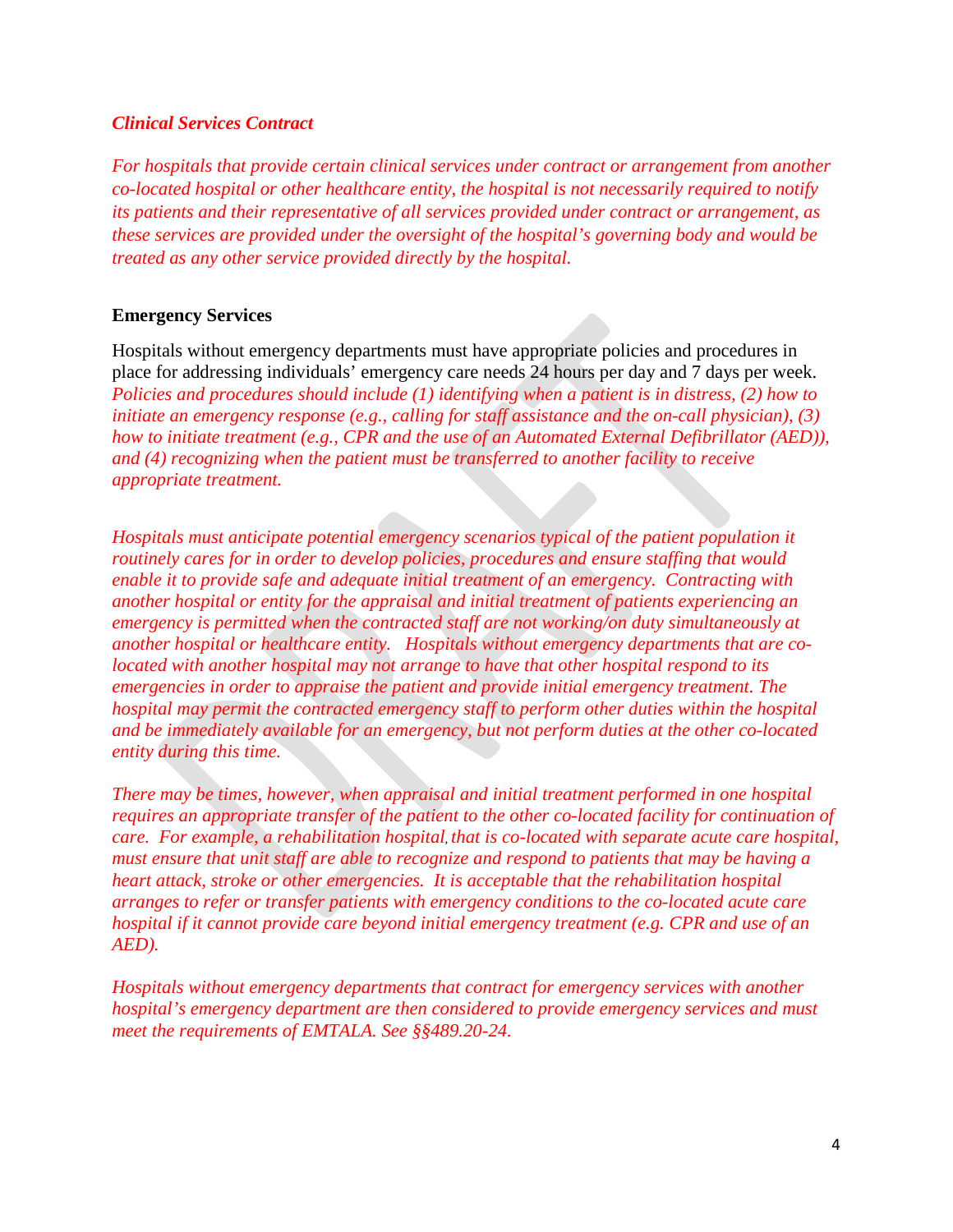## *Survey Procedures*

## *Distinct and Shared Space*

*When surveying a hospital that is co-located with another hospital or healthcare entity, review the following:*

- *The designated space(s) of the co-located hospital and its distinct separation from the other hospital or healthcare entity*
- *The use of contracted services from the co-located entity and outside healthcare entities*

*Surveyors must ask for a floor plan that distinguishes the spaces used by the hospital being surveyed and the spaces used by the other co-located entity. The floor plan must clearly identify which healthcare entities use the spaces. If both entities utilize same space, then it is expected that any non-compliance found in that space could be considered non-compliance for both entities. For example, a surveyor may need to follow procedures for initiating a complaint for the other entity based on the findings of non-compliance of the healthcare entity not currently being surveyed. In addition, surveyors must ask hospital leadership to provide a list of all services that the hospital has contracted to use from the other co-located entity or healthcare entities. This information is critically important as surveyors must know what specific space/locations to survey and what services are being directly provided by the hospital being surveyed or are being provided by the other entity.*

*When reviewing the floor plan, look for the following and assess the hospital for compliance with CoPs:*

- *Spaces within the co-located hospital are defined and identified as belonging to the hospital being surveyed.*
- If spaces that belong to another entity can only be accessed by traveling through *public paths of travel from within the hospital (e.g., to reach the entrance of a rehabilitation hospital that is co-located with an acute care hospital, one must not travel through the medical unit of the acute care hospital.)*
- *If spaces that appear to be shared by the surveyed hospital and the other entity as public spaces are identified as belonging to both.*
- *Identify where the required and optional hospital services and departments (as required in the CoPs) are located. This will help to identify if there are any shared spaces and/or services between the hospital and the other co-located entity.*

*When surveying physical spaces and locations of a hospital, surveyors need to identify if any clinical care space is being shared between the hospital and the other healthcare entity with which it is co-located. In general, a hospital should not share space where patients are receiving care. This would include, but is not limited to, any space within nursing units (including hallways, nursing stations, and exam and procedure rooms located within nursing*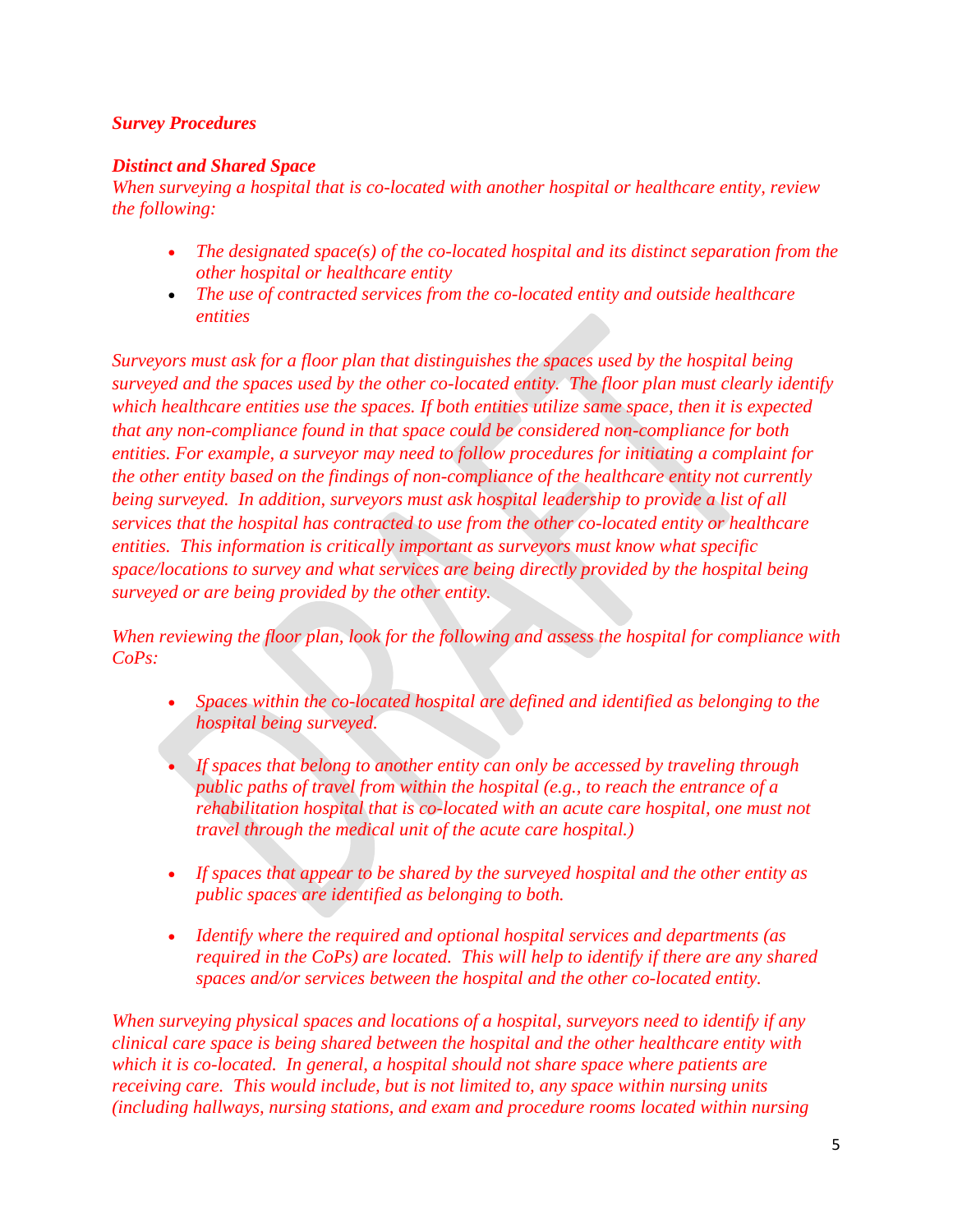*units), outpatient clinics, emergency departments, operating rooms, post-anesthesia care units, etc.* 

*The shared use of these clinical care areas by two or more separate healthcare entities can potentially lead to non-compliance by both entities related to other CoPs such as nursing, infection control, and patient's rights. See §482.13(c)(2), §482.23, and, §482.42. Additionally, the sharing of spaces used for medical records and patient registration/admission could also potentially pose a risk to patient privacy as an unauthorized person could have access to patient records without consent. See also §482.24(b)(3), confidentiality of medical records.*

### *Contracted Services*

*When surveying a hospital that has contracted for services (such as laboratory or dietary services) from another entity, compliance with the CoPs through the use of contracted services can be evaluated by following the interpretive guidance and survey procedures under §482.21 Quality Assurance and Performance Improvement and §482.12(e) Contracted Services. Surveyors must always ask to see documentation of how the contracted services are incorporated into the hospital's QAPI program.*

*Surveyors are responsible for surveying the actual physical location where the contracted services (such as the laboratory or kitchen) are being provided if it is physically located and provided on-site. When a contracted service is not located or is not being provided on-site, (such as a laundry service for hospital linens), surveyors are not required to survey the off-site location. Surveyors must assess how the governing body ensures compliance with the CoPs through QAPI activities. Surveyors are responsible for assessing whether the outcomes of the contracted service are included in the hospital's QAPI program, and for surveying the point of care delivery that reaches the patient.*

*For example, if a rehabilitation hospital is co-located with a long term care hospital (LTCH) and contracts for laboratory services from the LTCH, surveyors should survey the actual lab space because it is on-site and is providing a direct clinical service to patients. In addition, surveyors would evaluate how the rehabilitation hospital has incorporated the contracted lab service into its QAPI program and how the rehabilitation hospital monitors and evaluates the quality and safety of the contracted lab service.*

*Surveyors will review the contracts for staffing services with co-located entities to ensure that they provide for the following:*

- *Adequacy of staff levels*
- *Adequate oversight and periodic evaluation of contracted staff*
- *Proper training and education of contracted staff*
- *Contracted staff have knowledge of and adheres to the quality and performance improvement standards of the individual hospital*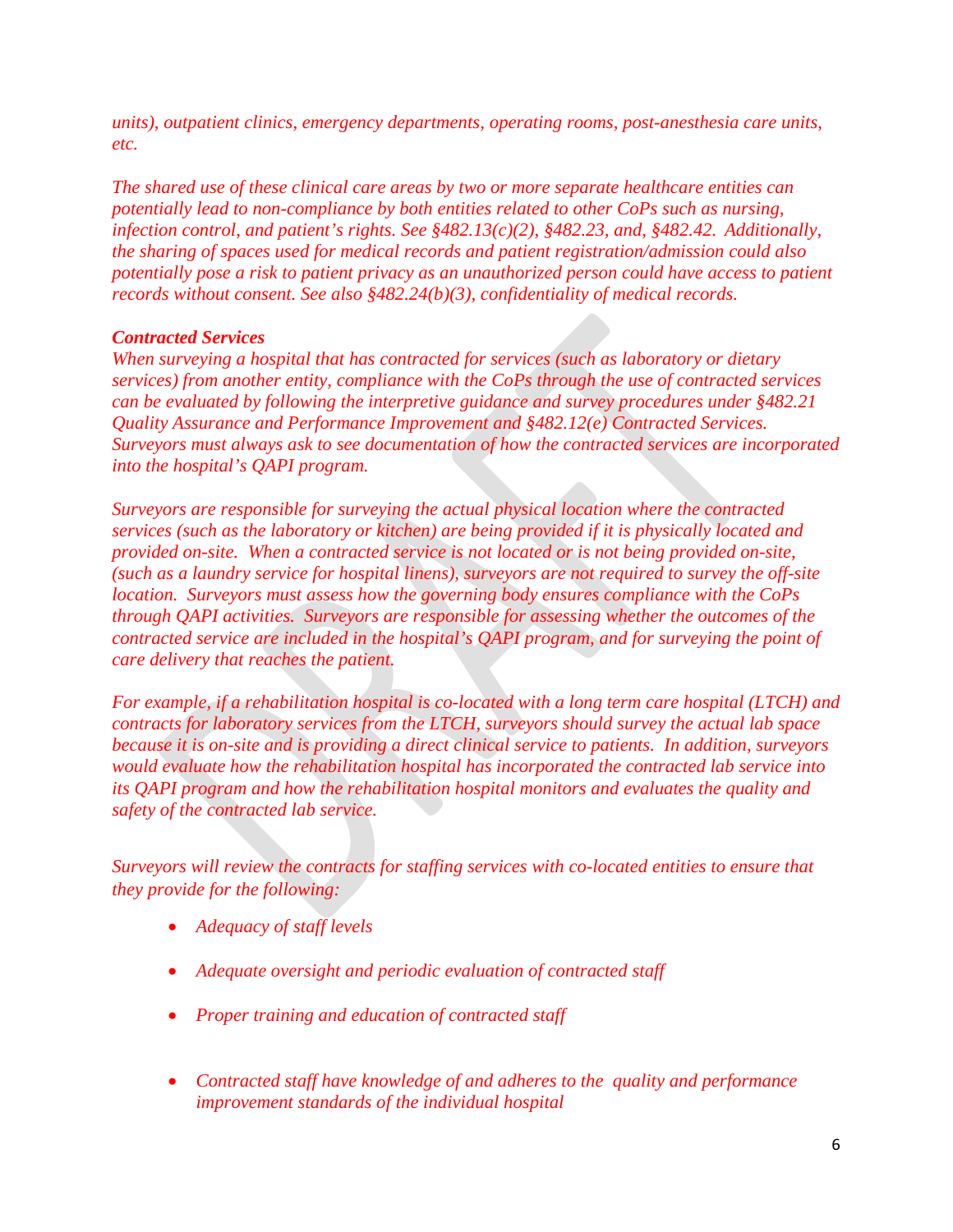• *That there is accountability of the contracted staff related to clinical practice requirements*

*Additionally, surveyors will review staffing and schedules of staff to ensure that staff are immediately available at all times to perform services required by the hospital.* 

*Ask the governing body to verify that any clinical services being provided under contract from the other entity are not being simultaneously "shared" with another hospital or entity. Ask to see staffing schedules to verify that individuals providing contracted services are only scheduled to work at one facility per shift.*

*Ask the governing body to demonstrate how the hospital monitors the performance of its contracted services.*

*Ask the governing body to demonstrate how the hospital ensures that all individuals providing services under contract have been oriented and trained to provide care in accordance with hospital policies and procedures.*

*Review a sample of personnel files of individuals who provide services under contract and verify they have received requisite education and training.*

### *Emergency Services*

*When evaluating the emergency care of patients in a hospital without an emergency department that is co-located with another healthcare entity, review the following:*

- *Does the hospital respond to its own in hospital emergencies, with its own trained staff (not another hospital's or entity's staff)?*
- *Does the hospital have proper emergency equipment in the event that a patient requires resuscitation, e.g., AED, code cart, intubation tray, medications?*
- *Is hospital staff properly trained in the use of the emergency equipment?*
- *Is the hospital's emergency equipment properly maintained, e.g., drugs unexpired, sterile equipment, code cart stocked?*
- *Is hospital staff properly trained for appraisal of emergencies, initial treatment, and referral when appropriate?*

*If the hospital has no emergency department, but has its emergency services provided under a contract with an emergency department of a co-located hospital, verify that the hospital meets the EMTALA requirements.*